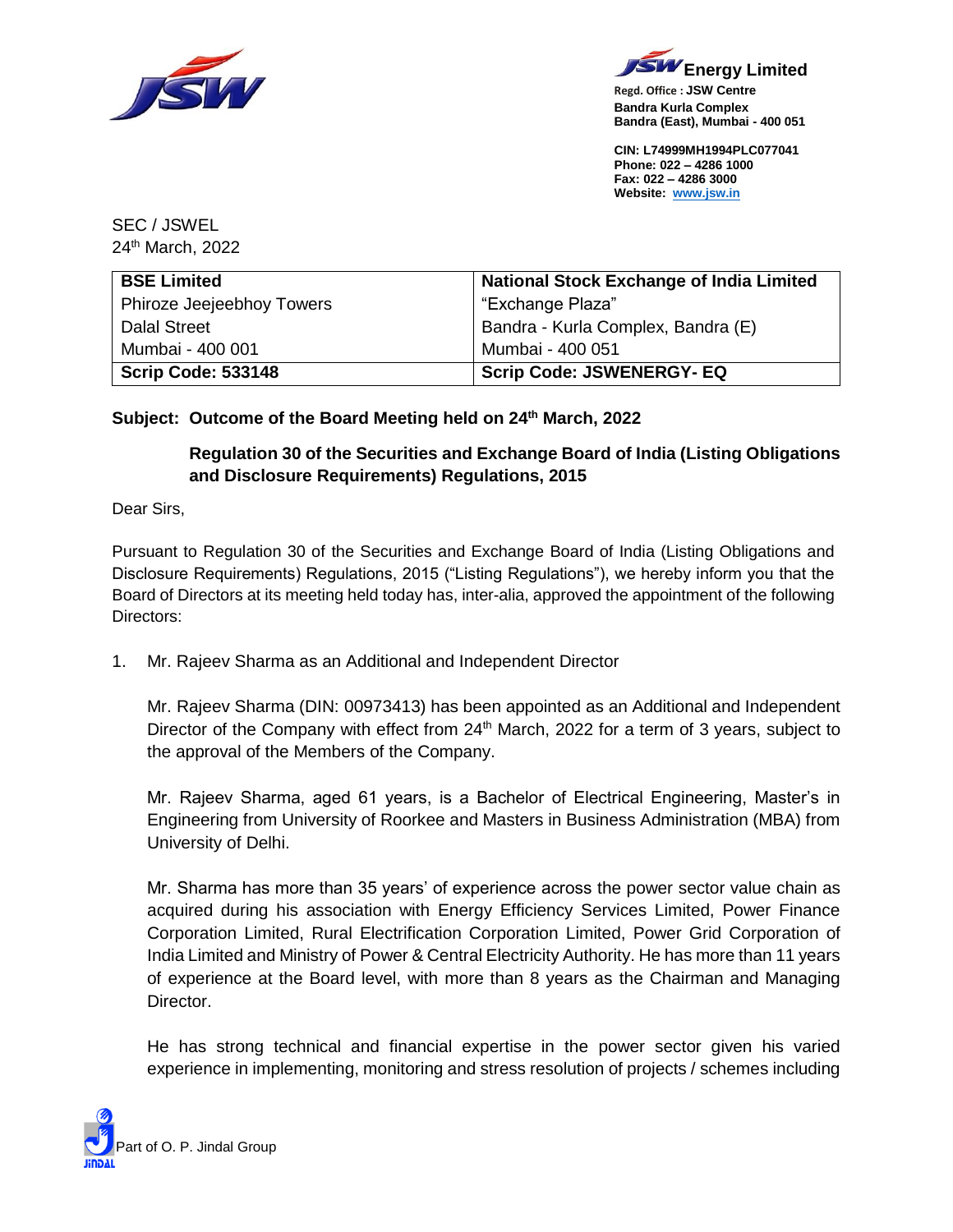



**Regd. Office : JSW Centre Bandra Kurla Complex Bandra (East), Mumbai - 400 051**

**CIN: L74999MH1994PLC077041 Phone: 022 – 4286 1000 Fax: 022 – 4286 3000 Website: [www.jsw.in](http://www.jsw.in/)**

implementing power sector reforms as well as appraisal and fund raising. He was adjudged the BEST CEO in PSU category by Business Today in February, 2016.

Mr. Sharma is currently working as a Senior Advisor to Tata Power and also serves as a director on the Board of various reputed companies like Tata Power Renewable Microgrid Limited, Tata Power Solar Systems Limited. He is also engaged as an advisor / consultant to IntelliSmart Infrastructure Private Limited and ICICI Bank Limited.

Mr. Sharma is not related to any of the Directors of the Company.

Mr. Sharma is not debarred from holding the office of Director by virtue of any SEBI Order or any such authority.

2. Mr. Pritesh Vinay as an Additional and Whole-time Director designated as Director (Finance)

Mr. Pritesh Vinay (DIN: 08868022) has been appointed as an Additional and Whole-time Director of the Company designated as Director (Finance) with effect from 24<sup>th</sup> March, 2022 for a term of 5 years, subject to the approval of the Members of the Company.

Mr. Pritesh Vinay, 46 years of age, is a B.E. (Computer Science & Engineering) from Bihar Institute of Technology, Sindri and Master of Management Studies (Finance) from Sydenham Institute of Management Studies, Mumbai University. He has around 21 years of rich and varied professional experience across Corporate Finance, Fund Raising (both onshore and offshore), Investor Relations, M&A and Equity Research, having worked with reputed Indian and Multinational corporations.

Mr. Pritesh Vinay has been the Chief Financial Officer and Key Managerial Person of the Company with effect from 16<sup>th</sup> September, 2020. He will continue to be a Key Managerial Person of the Company in his present capacity as Director (Finance). Mr. Pritesh Vinay is not related to any of the Directors of the Company.

He has worked with the JSW Group for the past 10 years and prior to joining the Company as the Chief Financial Officer, he was Vice President – Corporate Finance with JSW Steel Limited and Head – Group Investor Relations for the JSW Group.

In terms of Regulation 30 (5) of the SEBI (Listing Obligations and Disclosure Requirements) Regulations, 2015, and in addition to the Joint Managing Director & Chief Executive Officer and the Company Secretary, Mr. Pritesh Vinay would continue to be the Key Managerial Personnel authorized to determine the materiality of an event or information and for making